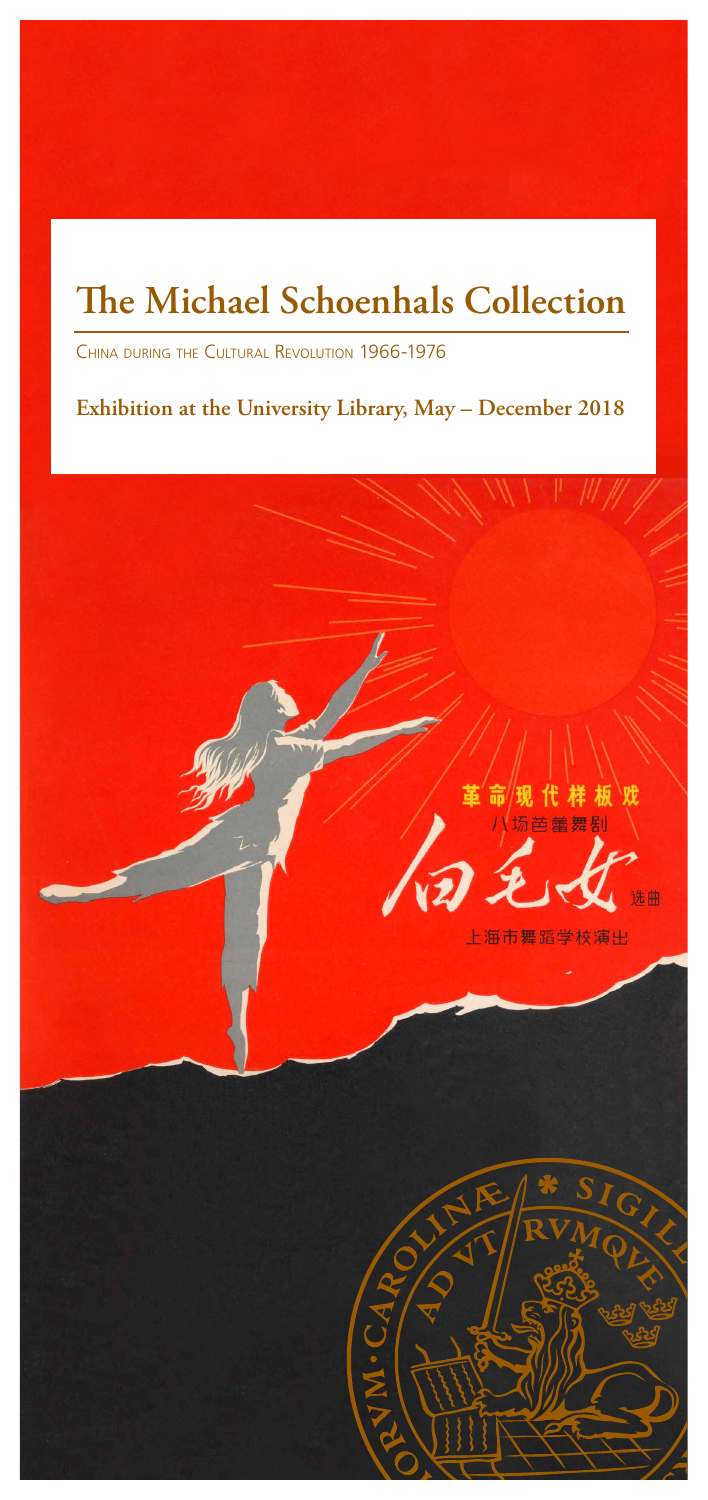The Cultural Revolution, 1966-1976, is a unique and turbulent period in the history of the People's Republic of China. Chairman Mao Zedong initiated the Cultural Revolution to strengthen his position within the communist party and to get rid of political opponents. Students, peasants and workers were called upon to identify enemies to Mao's political line – so-called revisionists, rightists or counter-revolutionaries. Armed with Maoist quotes, a feverish worship of the chairman, and the slogan "To Rebel Is Justified", citizens were allowed to organize, publish information, and revolutionize society. The Michael Schoenhals Collection – China during the Cultural Revolution tells the local and national story of how the Cultural Revolution unfolded.

The collector and donor, Michael Schoenhals, collected the material during the 1990's by visiting flea markets in Beijing, Shanghai and Nanjing. A smaller part of the collection was gathered by the cultural attaché at the Swedish embassy in Beijing 1966-1967 and was later donated to Michael Schoenhals. The collection contains unique material, including newsletters, criticism material, posters, caricatures, vinyl records, pictures, diaries and crime investigations made by Red Guard factions.

To order material from the collection and browse the archive record, visit www.alvin-portal.org



The celebration of the 20th anniversary of the founding of the People's Republic of China. Xinhua News Agency Celebration Pictures, 1969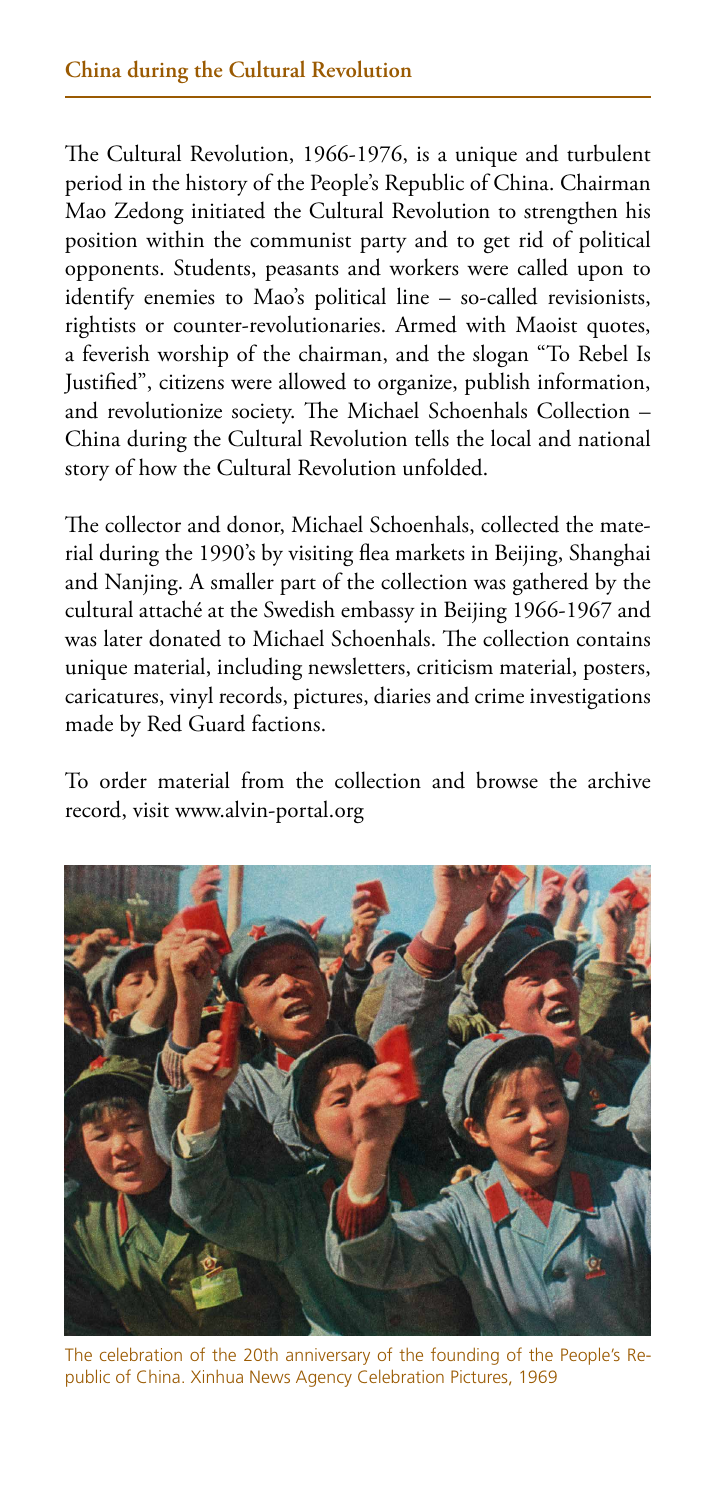The veneration of Mao Zedong reached its heights during the Cultural Revolution and was officially promoted by the leadership. Prior to the Cultural Revolution, it had been unthinkable to criticize the party, as the party constituted the highest authority. Now, senior communist party leaders were no longer untouchable. Instead, Mao became the highest authority, placed above the party. The collection displays this feature of the Cultural Revolution through the many celebratory Mao books, political caricatures of enemies to Mao, and so-called "criticism material" about denounced political leaders.



The celebration of the 20th anniversary of the founding of the People's Republic of China. Xinhua News Agency Celebration Pictures, 1969

## **Everyday life during the Cultural Revolution**

Politics also permeated the everyday life during the Cultural Revolution. Workplaces organized political study sessions, everyday clothing expressed revolutionary commitment by the wearing of Mao badges, and class belonging as well as revolutionary identity had direct implications for people's life biographies. The politicized nature of everyday life is reflected in the diaries on display in our exhibition, which do not contain much private information. Like official propaganda and other publications, they hail Mao, discuss the content of study sessions, or ponder about how Mao Zedong thought can be implemented in everyday life.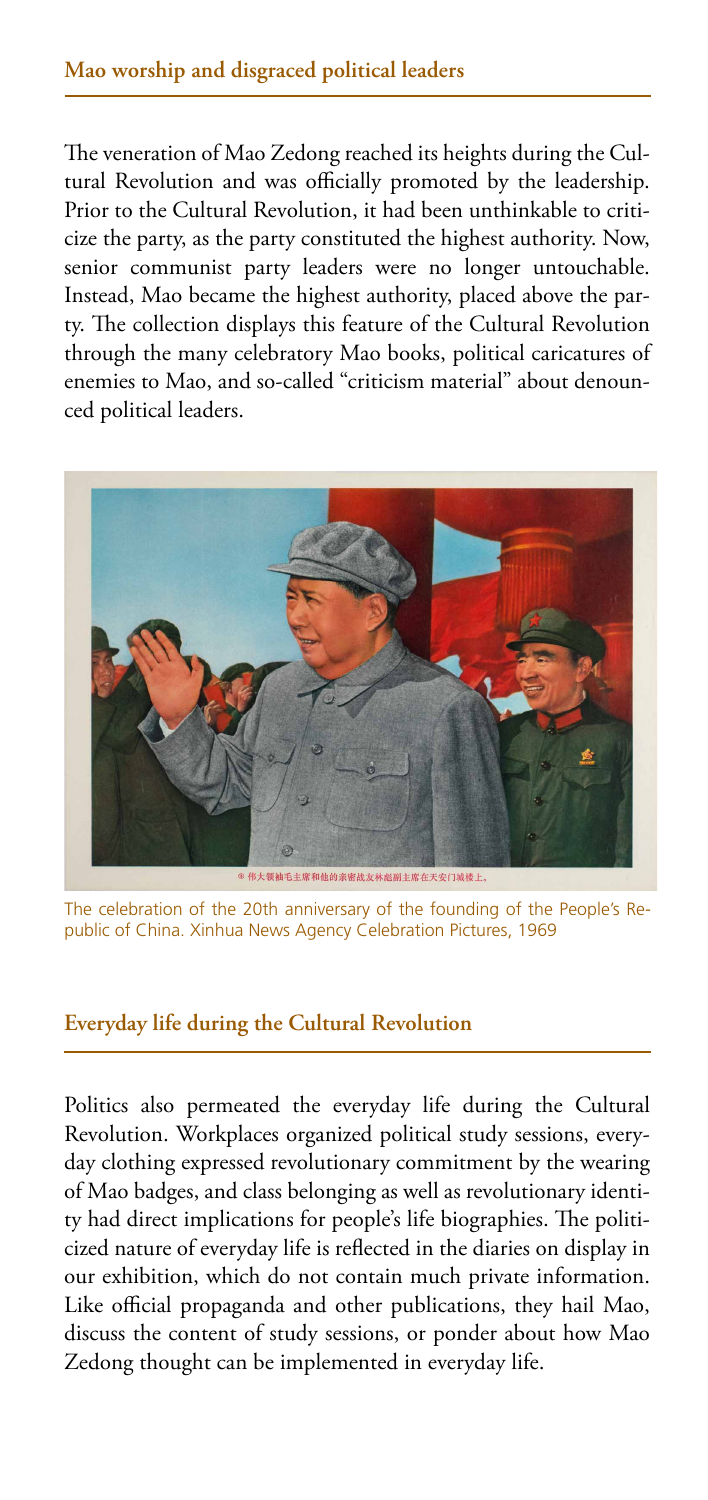People from all walks of life were affected by the political hunt for counter-revolutionaries and revisionists. Fear for one's own safety often led people to participate in attacks on colleagues, family and friends. Investigations of suspected criminals and counterrevolutionaries were common, and investigation processes could be initiated by a workplace unit (danwei) or any other type of organization or group. The collection contains investigation cases conducted by Red Guards, work units and state institutions consisting of confessions, accusations, self-critique, auto-biographies and denunciations. Together, they contribute to advancing the knowledge of investigation processes, private life biographies, but also reflect the precarious situation that everyone faced, irrespective of their class background.



6.26 Zhuanji, magazine cover Ministry of Health, Jinggangshan United Combat Group, 1967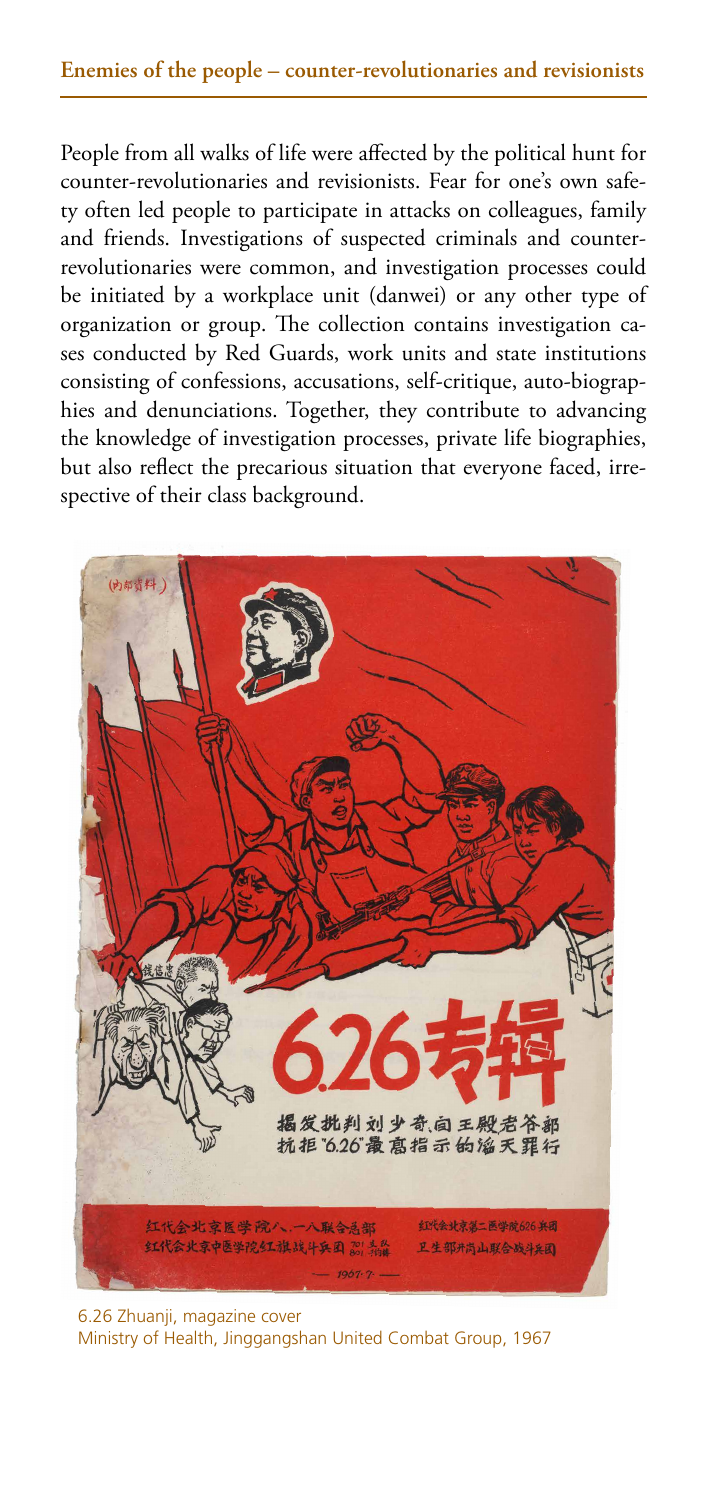The relation between arts and politics has been especially pronounced in China due to the Maoist view of art as a political tool. The role of art was to serve the needs of the people and socialism, ideals which reached their acme during the Cultural Revolution. Content and form were highly regulated; communist expression was specified down to a particular form of language, graphics and visuals. To guide artists, some works of art were officially promoted as "model works" to be emulated by other artists. Print replicas and vinyl records of some designated model works are on display in the exhibition in the form of model operas, paintings and ballets.

The Cultural Revolution is divided into two art phases. The first phase, 1966-1971, is characterized by visual art in the form of caricatures, cartoons, and woodcuts for broadsheets and posters. The themes generally range from hailing Mao to denunciation of enemies. The second phase, 1971-1976, is characterized by a centralized control of arts, but also a greater variety of art forms, such as operas, symphonies and ballets. During this period the happiness and heroism of everyday people became a common art theme. The collection contains examples of art works from both periods, but is particularly rich in caricatures and political cartoons.



On the docks, vinyl cover, China Record Company, 1972

## **Sources:**

Ho, D (2018) Curating the Revolution: Politics on display in Mao's China. Cambridge: Cambridge University Press

King, R (2010) Art in Turmoil: The Chinese Cultural Revolution. Vancouver: UBC Press Macfarquhar, R & M. Schoenhals (2006) Mao's Last Revolution. Cambridge: Harvard University Press

Schoenhals, M (1996) China's Cultural Revolution, 1966-1969, not a dinner party. New York: M. E Sharpe